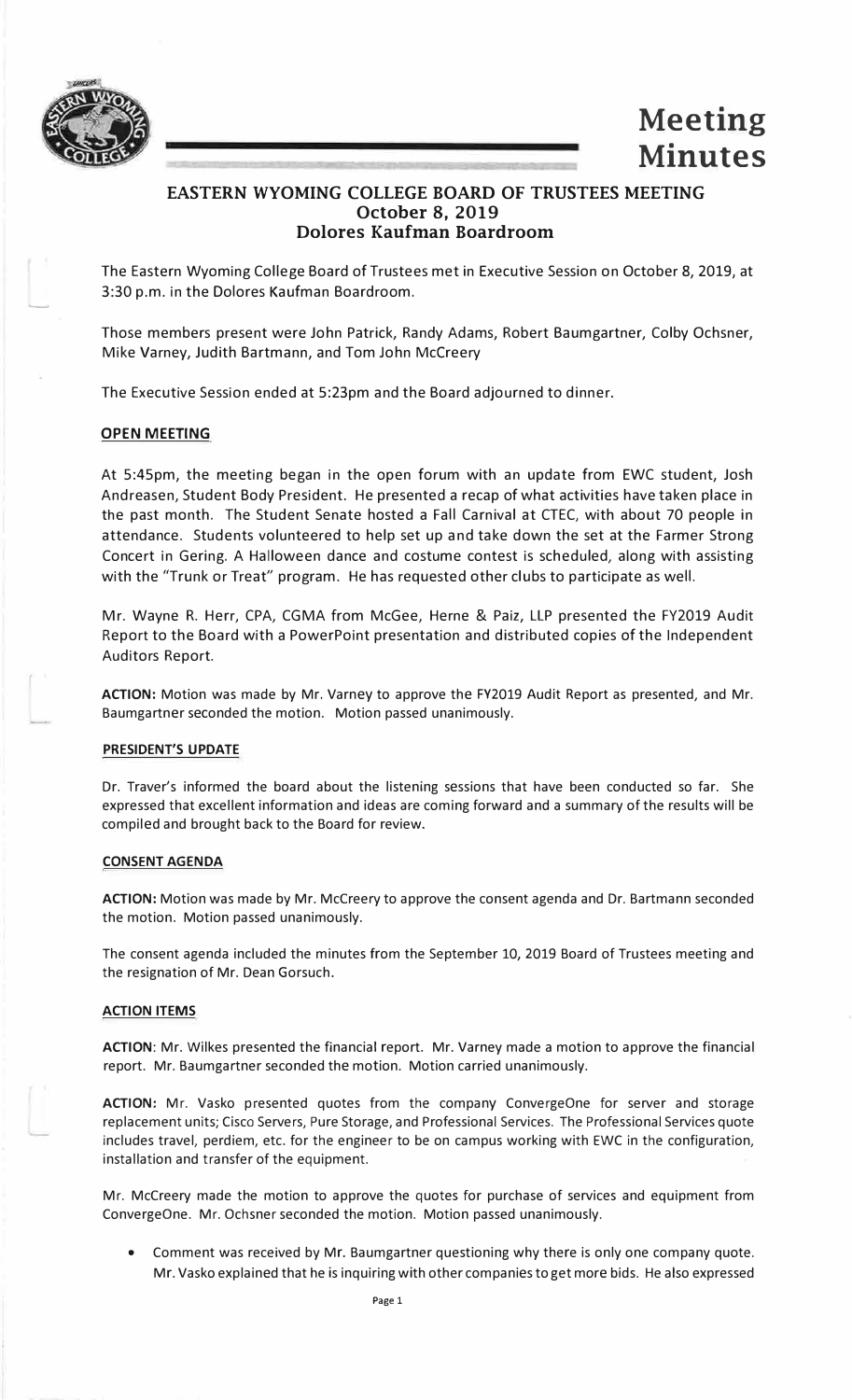that EWC and ConvergeOne have worked together in the past and they have demonstrated to be very reliable and reputable. Mr. Vasko will bring forward more bids when he receives them.

• Mr. Wilkes spoke about the financial scope of this purchase. He expressed that this cost could be split between Mr. Vasko's two technology budgets and the general institution. The estimated cost would be \$124,000. The two technology accounts have approximately \$390,000 budgeted until the end of the year.

## **PERSONNEL**

**ACTION:** Mr. Ochsner made a motion to approve the appointment of Mr. Cody McGrew, to the position of Network Systems Administrator. Dr. Bartmann seconded the motion. Motion passed unanimously.

## **FIRST READING - BOARD POLICIES**

**ACTION:** Mr. Adams made a motion to approve First Reading revisions to Board Policy 3.14 Compliance with Federal and State Laws and Regulations. Mr. Mccreery seconded the motion. Motion passed unanimously.

**ACTION:** Mr. Mccreery made a motion to approve First Reading revisions on Board Policy 6.0 Purchasing Policy. Dr. Bartmann seconded the motion. Motion passed unanimously.

**ACTION:** Mr. Mccreery made a motion to approve First Reading revisions on Board Policy 6.7 Vehicle Policy. Mr. Varney seconded the motion. Motion passed unanimously.

#### **FINAL READING - BOARD POLICIES FOR APPROVAL**

ACTION: Mr. Baumgartner made a motion to approve Final Reading revisions on Board Policy 1.7 Complaint or Formal Grievance Policy. Dr. Bartmann seconded the motion. Motion passed unanimously.

**ACTION:** Mr. Adams made a motion to approve Final Reading revisions to Board Policy 2.1 Dean of Faculty/Student Services Policy. Mr. Baumgartner seconded the motion. Motion passed unanimously.

**ACTION:** Mr. Mccreery made a motion to approve the Final Reading revisions to Board Policy 2.16 College Budget Policy. Mr. Ochsner seconded the motion. Motion passed unanimously.

**ACTION:** Mr. Mccreery made a motion to approve Final Reading revisions to Board Policy 6.8 Procurement Card Policy. Mr. Baumgartner seconded the motion. Motion passed unanimously.

### **DEPARMENT UPDATES**

Updates were provided by Staff Alliance, Academic Services, Student Services, Dean of Faculty/Student Services, Construction Projects and Major Maintenance, College Relations, Institutional Development, Douglas Campus, and Human Resources.

# **TRUSTEE TOPICS**

Dr. Bartmann attended the WACCT Conference in Powell, Wyoming. She informed the group about the discussions on initiating BS Programs. She felt that these programs were allot of work and expensive to get started. They will require instructors with a Masters and above to teach BS programs. She also spoke about WACCT deciding to do away with recognitions of faculty. Their main focus will be on the students. She feels not only should there be recognition for students with high achievements, but also instigate a recognition for the nontraditional student that may be holding down two jobs, going to school on the side and really trying to improve their situation by attending and succeeding in college. Dr. Bartmann asked the board to think about these options and let her know if they have suggestions and ideas.

Meeting adjourned at 7:30pm. No executive session needed.